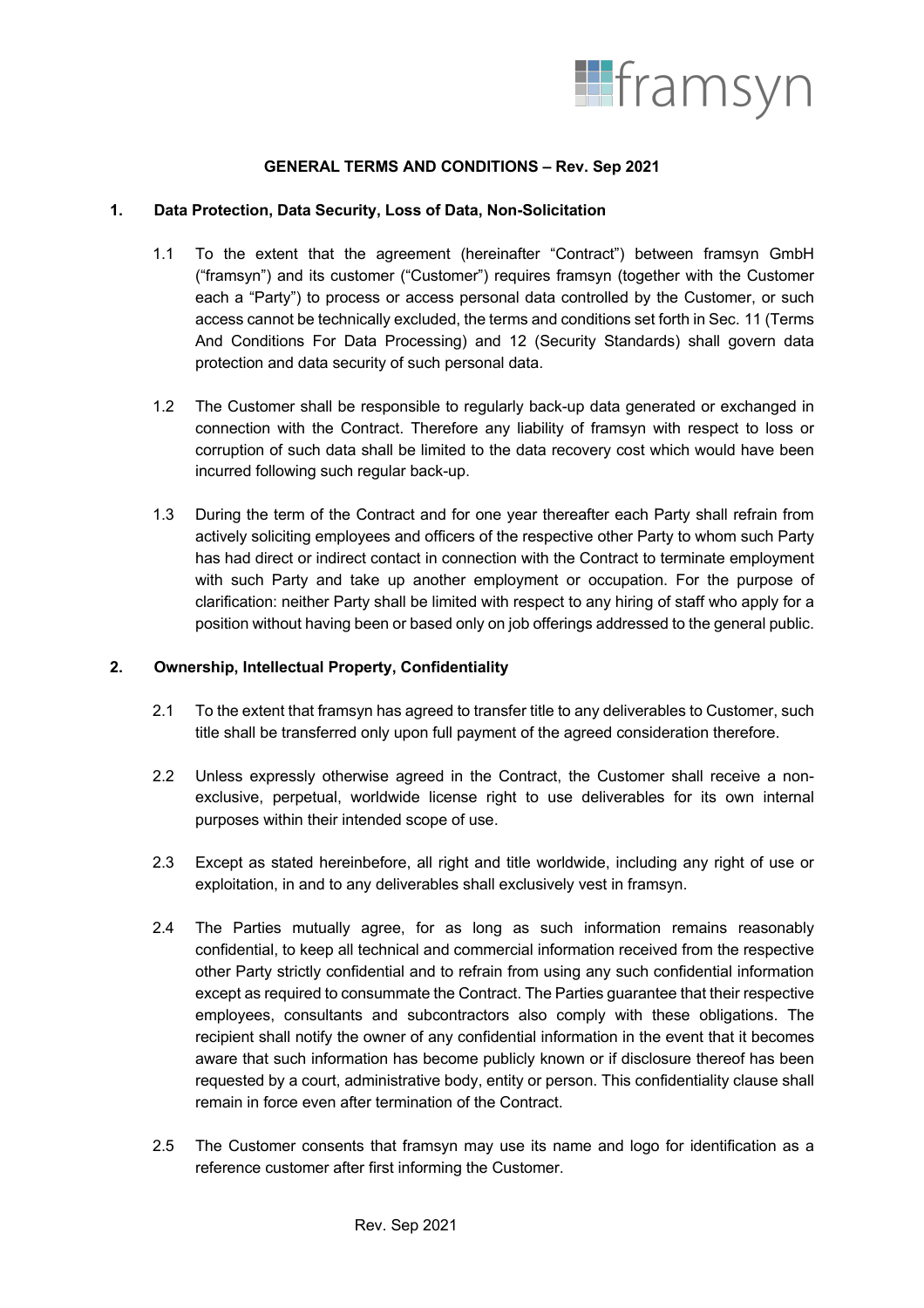

## **3. Customer Responsibilities, Indemnification**

- 3.1 It shall be the Customer's responsibility to obtain and maintain, at its own cost and risk, any digital content, software or hardware necessary for use of the services and deliverables.
- 3.2 The Customer shall, irrespective of negligence, hold framsyn harmless from all claims asserted by third parties (a) in connection with Third Party Orders (as defined below); or (b) claiming that information or materials contributed by Customer infringe third party rights or violate statutory requirements. To the extent that a breach of obligation imputable to framsyn has contributed to such third party claim, Customer's indemnification obligation shall be limited proportionately to framsyn's contribution.

## **4. Customer's Sphere of Responsibility**

- 4.1 To the extent that the services include the publication of content or generation of reports by third parties such as search engine operators, website publishers or blog authors ("Publication Partner(s)"), framsyn will retain the services of such Publication Partners in its own name but for the account of the Customer ("Third Party Order(s)").
- 4.2 Based on the foregoing, framsyn's sphere of responsibility shall be limited to the services expressly agreed in the Contract and the diligent selection and supervision of the Publication Partners. Correspondingly, all of the following shall be considered in the Customer's sphere of responsibility:
	- issues or non-conformities caused by the Customer's technical systems or contributions
	- issues or non-conformities resulting from general risks of use of the internet (e.g. loss of data, server downtimes etc.); and
	- issues or non-conformities caused by, or resulting from the sphere of responsibility of, the Publication Partners (e.g. non-publication or delayed or incorrect publication of content, incorrect reports).
- 4.3 framsyn will plan Third Party Orders and Publication Partner compensation based on the media plans issued or approved by the Customer. framsyn will invoice all Publication Partner compensation to the Customer.
- 4.4 The Customer shall be responsible to promptly provide all information and materials reasonably required for framsyn's services such as data base excerpts, product data lists, catalogues, website indices, and link structures in a format reasonably required by framsyn and to promptly notify framsyn of any change to its products or service portfolio or digital content which may affect the internet relevant inventory of search terms, trademarks or products and thereby also the distribution through different internet search engines.
- 4.5 Customer will take reasonable technical and organizational measures (e.g. use of cookies or pixels) in order to (a) enable instant internet tracking and documentation of traffic on Customer's website(s) generated by framsyn and (b) document the extent of actual ecommerce sales generated through such traffic.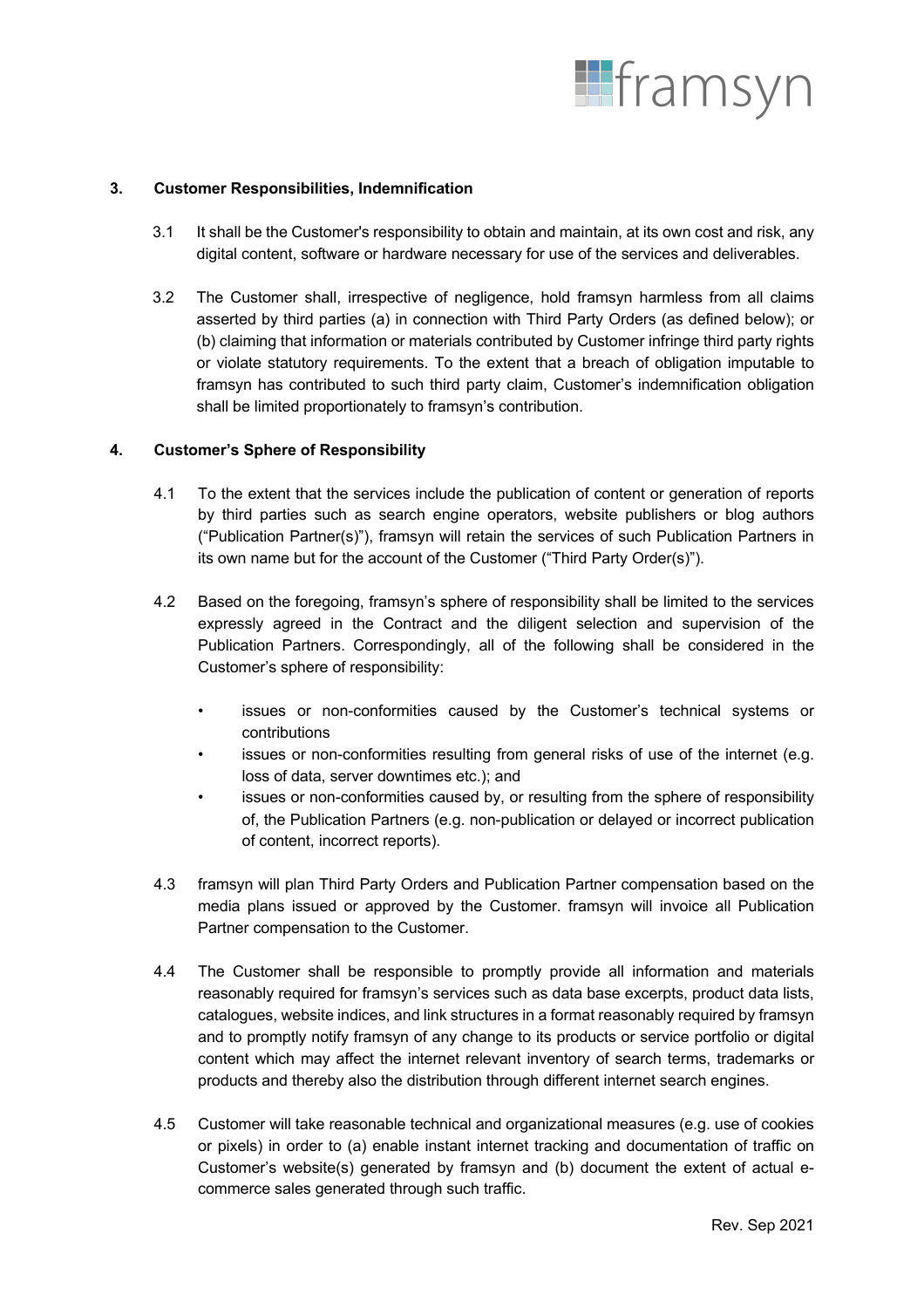

# **5. Changes**

- 5.1 If the Customer requests a change to the services, deliverables or project plan, it shall submit a change request in text form. Upon receipt of Customer's request, framsyn will, if feasible, provide a quotation setting forth the technical and organizational changes and how they will affect the scope, content, timing and/or costs of services ("Change Proposal"). If preparation of the Change Proposal requires substantial efforts, framsyn will submit a quotation for the preparation of the Change Proposal.
- 5.2 The Parties will then negotiate in good faith on the Change Proposal. Any amendments shall become valid only when the Change Proposal is confirmed in written form and negotiations thereon will not relieve either Party from its obligation to continue to consummate the Contract as initially agreed.

## **6. Compensation, Offsetting, Reductions**

- 6.1 Supplies and services not covered by the Contract shall be billed on a time and materials basis based on the price list of framsyn prevailing at the time of receipt of the order ("List Price"). Compensation at List Price shall also apply to (a) efforts to investigate or remedy a non-conformity which is later found to have been not existent or not imputable to framsyn; and/or (b) additional cost or effort of framsyn caused by Customer's breach of obligations or failure to consummate its responsibilities.
- 6.2 Except as expressly otherwise agreed in the Contract, cost and effort (a) for migrating user accounts or data upon expiry or termination of the Contract and (b) caused by a change in the Customer's portfolio of products or services will also be invoiced at List Price.
- 6.3 Customer shall not be entitled to set off any of its claims against claims of framsyn, except where Customer's claims are undisputed or have been confirmed by a final court judgment. The foregoing shall also apply to any right of retention under civil or commercial law, and in particular to any deductions from recurrent payments to framsyn based on supposed nonconformities. This shall, however, not limit Customer's claim for repayment of any amounts paid but not owed to framsyn after such payment to framsyn.

# **7. Liability**

- 7.1 framsyn shall be liable in damages, whether based on contract or any other legal theory, only to the extent that the damage was caused by gross negligence or willful misconduct imputable to framsyn. In the event of death of a natural person or personal injury to the latter, framsyn shall be liable also for slight negligence in accordance with statutory law. In addition, framsyn shall also be liable in accordance with statutory law for a slightly negligent violation of a fundamental duty under the Contract, but such liability shall be limited to such damage as framsyn could have reasonably foreseen at the time of signing of the Contract.
- 7.2 Fundamental duties as used herein comprises all duties which must be fulfilled by framsyn in order to enable consummation of the Contract and the achievement of its purposes and fulfillment of which the Customer may reasonably expect in view of the content and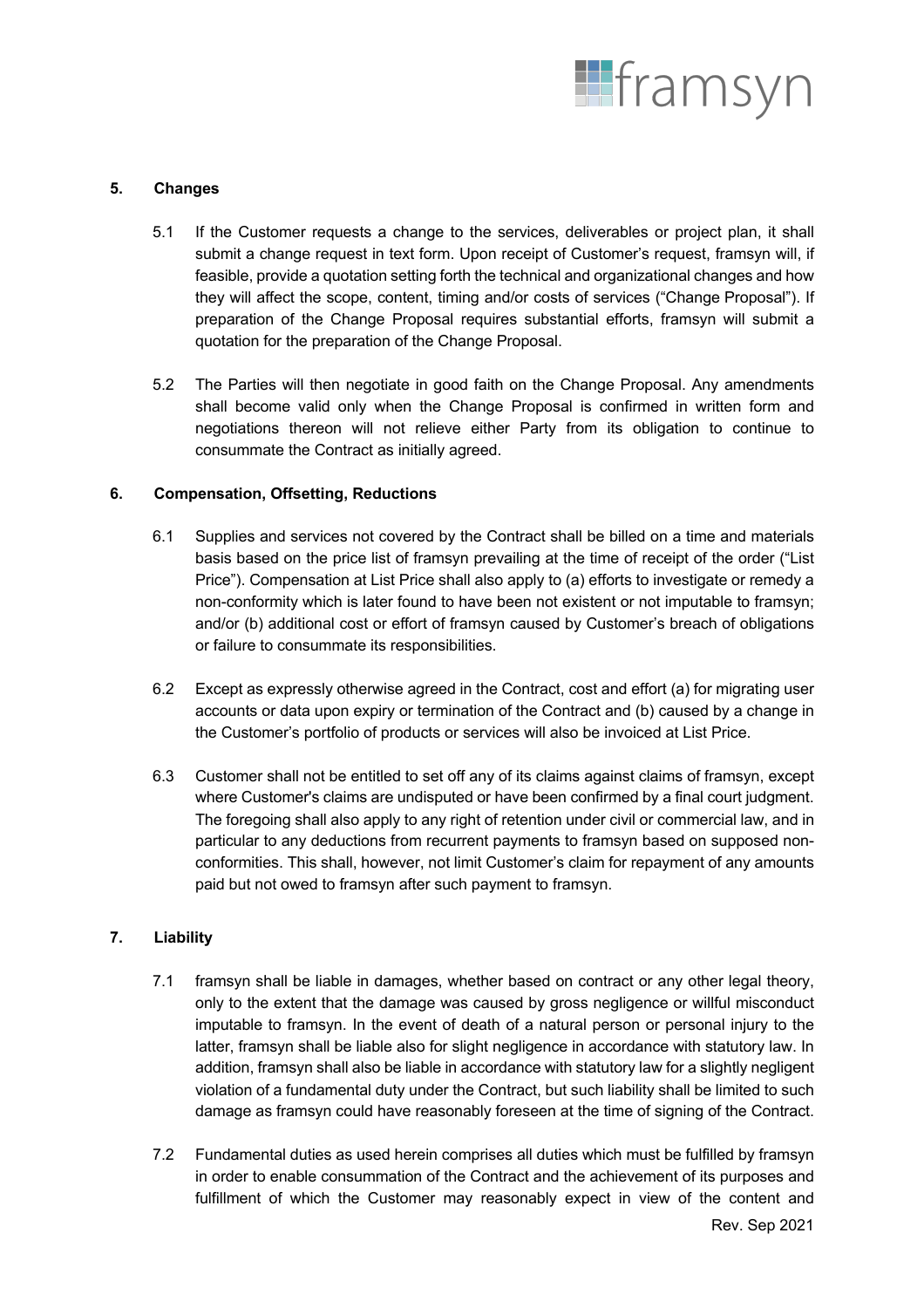

purposes of the Contract. This in particular includes the obligation to consummate the Contract punctually and in a manner which does not endanger life or limb of the Customer and its personnel.

- 7.3 Limitations on framsyn's liability agreed in the Contract or these Conditions shall apply also to the personal liability of framsyn's officers, employees or agents.
- 7.4 Any mandatory liability under the Product Liability Act and/or arising from a guarantee of properties shall remain unaffected.
- 7.5 This Sec. 7 shall not be construed to shift the statutory burden of proof in any way.

## **8. Non-Conformities**

- 8.1 framsyn will provide the services with due diligence and through qualified personnel and will make efforts to comply with agreed deadlines. Each Party shall notify the respective other Party if it becomes aware of circumstances which may endanger compliance with agreed deadlines.
- 8.2 Unless expressly otherwise agreed in the Contract, deliverables shall not require formal acceptance. Deliverables shall, in any event, be deemed accepted (and the Customer shall be deemed to have waived any remedies in respect of any non-conformities identifiable upon proper inspection) if Customer has failed to inspect deliverables and notify framsyn of any such non-conformity promptly after receipt of such deliverable. Any such notice shall not be considered prompt if it is received more than 14 days after delivery of the deliverable.
- 8.3 framsyn reserves the right to two attempts to remedy any non-conformity before the Customer may refuse to accept the respective deliverable, provided that both attempts can be made within a reasonable grace period.
- 8.4 Any remedies for non-conformities, including but not limited to the right to withdraw from the Contract, shall become time-barred, at the latest upon expiry of a limitation period of 12 months from the date of original delivery of the deliverable.
- 8.5 The foregoing limitation period shall also apply to claims for indemnification or damages, in particular incidental or consequential damages, caused by a nonconformity, provided that this shall not apply to remedies based on fraudulent concealment of defects; gross negligence; willful misconduct; death of a natural person or personal injury to the latter, caused by negligence or willful misconduct; and/or guarantees of properties. The statutory right of recourse shall exclusively be subject to the applicable statutory limitation periods.

## **9. Payment Terms**

9.1 framsyn generally issues invoices at the end of the calendar month to which they relate. In the event of a payment default or a substantial adverse development of Customer's financial situation framsyn may demand cash in advance.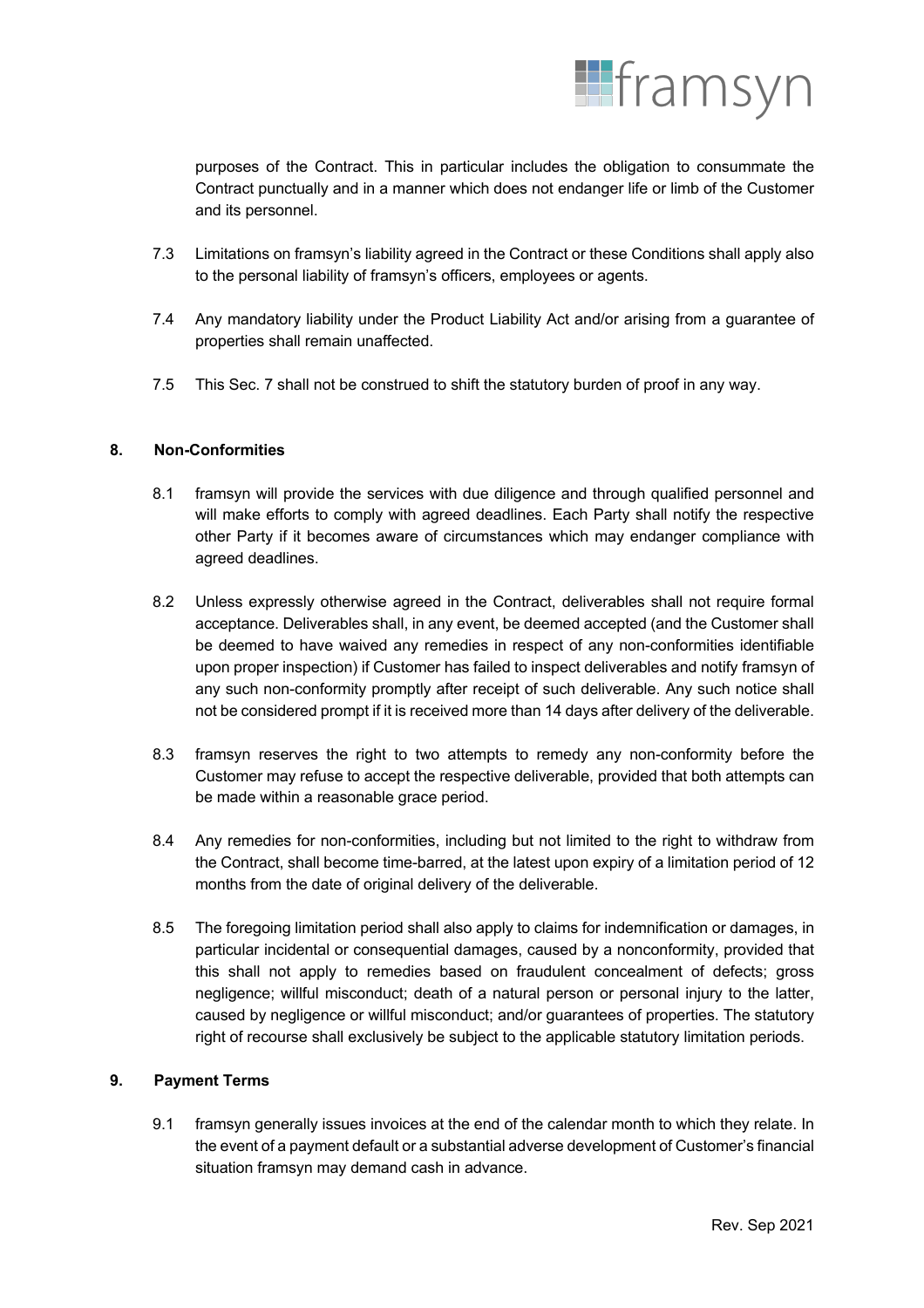

- 9.2 All invoices are immediately payable upon receipt unless other payment terms have been expressly agreed in the Contract. Customer will be deemed in default with a payment at the latest after expiry of two weeks from the due date and receipt of the invoice. Value Added Tax shall not be deemed included in the prices quoted by framsyn, and, if applicable, it will be shown separately in the invoice at the rate prevailing on the date of the invoice.
- 9.3 Compensation on a per click basis shall be accounted for monthly on the  $5<sup>th</sup>$  working day of the next following calendar month. The accounting will exclusively be based on the numbers of clicks reported by the search engine operators and/or Publication Partners. framsyn is entitled to receive the click reports together with the monthly accountings.
- 9.4 Both Parties are mutually entitled to require an audit of the records and systems of the respective other Party to establish the basis of the accountings through auditors under an obligation of confidentiality in accordance with § 87c par. 4 of the Commercial Code (HGB).

## **10. General Provisions**

- 10.1 Place of performance for all services and delivery of all deliverables shall be at the domicile of framsyn.
- 10.2 The Contract and the Schedules thereto constitute the Parties' entire agreement concerning the subject matter thereof. Any amendment, supplement, termination or waiver of any provisions of the Contract, including this provision requiring written form, shall be valid only if made in written form. The same shall apply to any notices and other communications in connection with the Contract.
- 10.3 The courts of Munich shall have exclusive jurisdiction over any dispute in connection with the Contract. framsyn reserves the option to alternatively file complaints against Customer in the courts having general personal jurisdiction over customer.
- 10.4 The Contract shall be governed by, and construed in accordance with, the laws of the Federal Republic of Germany without regard to conflict of law principles. The United Nations Convention on Contracts for the International Sale of Goods (CISG) shall not apply.
- 10.5 Should one or more of the provisions of the Contract be or become invalid or unenforceable, the validity and enforceability of the other provisions thereof shall not be affected. The invalid or unenforceable provision shall be replaced by a provision that is valid and enforceable and corresponds most closely to the economic intent of the Parties as evidenced by the original provision.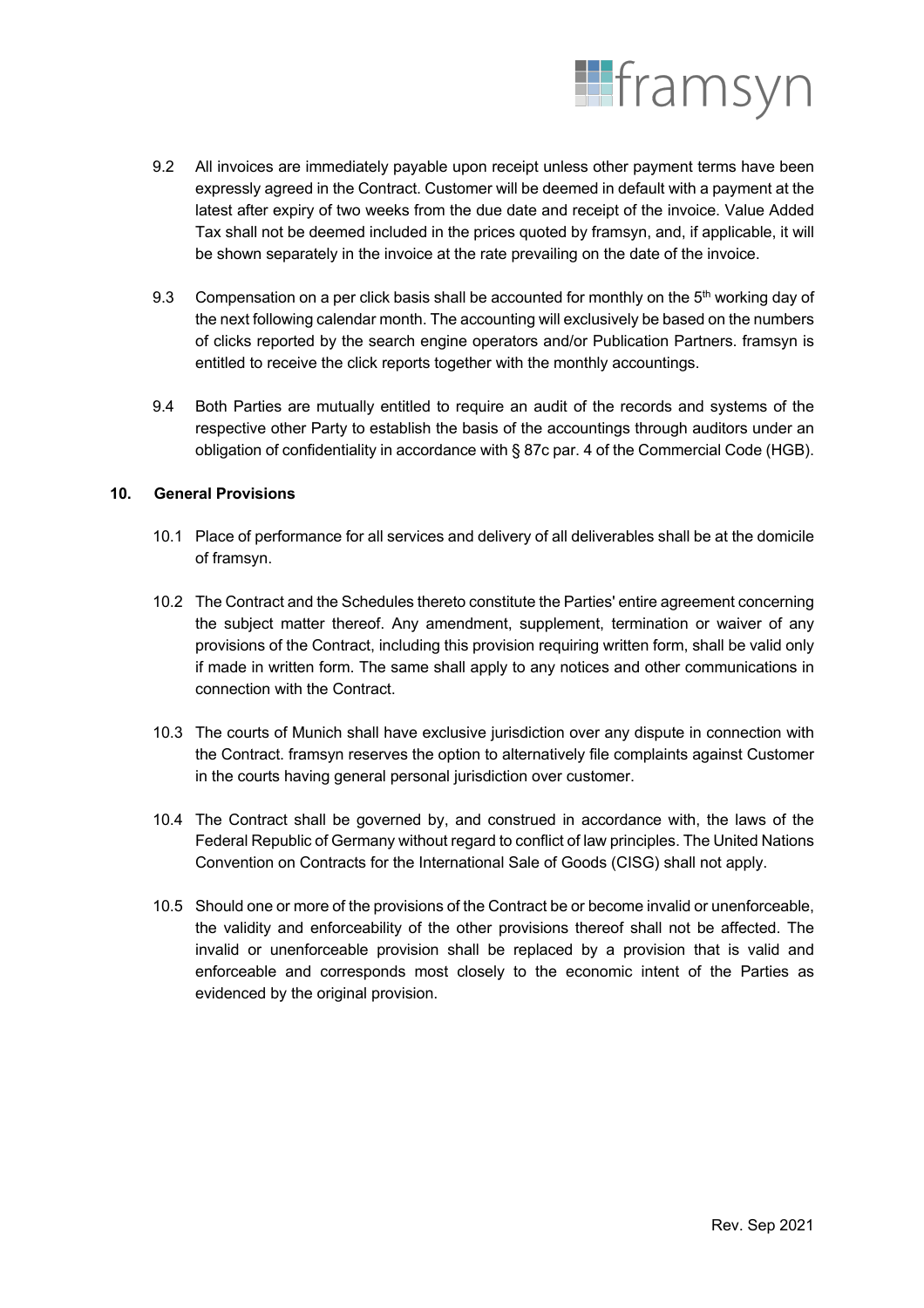

# **11. TERMS AND CONDITIONS FOR DATA PROCESSING**

### **11.1. Definitions**

These terms and conditions for data processing are an integral part of the serivce agreement between framsyn GmbH, Munich, Germany ("**Processor**") and the Customer identified in the agreement ("Controller") (the "Agreement") which inter alia provides that Processor shall process personal data on behalf of the Controller or may have access to such data in connection with other services to the Controller (the "**Processor Relationship**"). In addition, the definitions of the *Bundesdatenschutzgesetz* (German Federal Data Protection Act, "**BDSG**") shall apply.

### **11.2. Subject Matter and Term**

The Processor Relationship constitutes a material part of the Agreement. The scope and purposes of the Processor Relationship have been laid down in the Agreement. The Processor will process personal data only in accordance with the Processor Relationship, the Agreement, the Controller's instructions (clause 11.11) and applicable laws. The term of the Processor Relationship shall correspond with the term of the Agreement, unless otherwise agreed. Breaches in connection with the Processor Relationship may constitute cause for termination of the Agreement. Similarly, the Processor shall be entitled to terminate the Agreement for cause where instructions of the Controller in connection with the Processor Relationship prevent or unduly inhibit consummation of the Agreement.

### **11.3. Scope, Nature, Purpose, Data Subjects and Place of Data Processing**

The scope, nature and purpose of the collection, processing or use of personal data as well as the categories of personal data, the data subjects and place of data processing activities have been laid down in the Agreement. In the absence of any express provisions in the Agreement, the Agrement shall be construed to provide that the Processor may not access or process personal data and these General Terms and Conditions are referenced in the Agreement only because such access cannot be excluded. Unless expressly otherwise agreed, instructions hereunder will be given directly to the Processor's management and all processing will take place within the European Economic Area. Any transfer outside of such area requires the Controllers's prior consent.

### **11.4. Data Protection and Data Security Policy**

The Processor has enacted a Data Protection and Data Security Policy ("**Policy**") specifying the measures implemented in order to comply with obligations under the Annex to § 9 of the German Data Protection Act ("**BDSG**"). Unless the Policy has been attached to the Agreement it will be made available to the Controller upon request at any time.

#### **11.5. Technical and Organizational Procedures**

The Processor shall ensure that the technical and organizational procedures set forth in the Policy have been implemented as of the effective date of the Agreement. Such procedures shall be audited in the context of the Initial Audit in accordance with clause 11.9. In any event, the Processor will comply with the generall accepted principles of proper data processing and further generally accepted standards and practices.

The Processor will maintain the technical and organizational procedures set forth in the Policy during the entire term of the Agreement. Insofar as such procedures are subject to technical progress and further developments, the Processor *may* implement equal alternative procedures, and it is *obligated* to implement such procedures as are necessary to ensure a state-of-the-art data protection and data security level.

Any material changes to the Policy must be documented. The amended Policy must be forwarded to the Controller upon request at any time.

Upon the Controller's request, the Processor must establish compliance with all requirements of this clause 11.5. For this purpose, the Controller may require the Processor to provide either a disclosure letter, or up to date reports of independent third parties (e.g. an accounting firm, the data protection officer, or an external data protection auditor or quality auditor), or an appropriate certificate issued by an IT safety audit or a data protection audit firm (collectively "**Certificate**").

#### **11.6. Correction, Barring and Deletion of Data**

The Processor may correct, bar or delete data processed on behalf of the Controller only pursuant to the Controller's instructions. The Processor will forward any request from data subjects to correct, bar or delete personal data to the Controller immediately.

### **11.7. Internal Controls and Further Obligations**

The Processor will strictly separate the data processed in accordance with the Processor Relationship from other data. The Processer will preserve and respect the confidentiality of personal data and will comply with the same confidentiality provisions as the Controller. Further, the Processor will instruct all employees with access to data processed in accordance with this Agreement on the applicable provisions (including the Controller's instruction rights and the limitations on use of personal data) and will formally commit them in written form to preserve and respect the confidentiality of personal data and to comply with the same confidentiality provisions as the Controller. The Processor will supervise compliance with the aforementioned provisions. The Processor will appoint a data protection officer if so required by law.

Upon the Controller's request, the Processor will provide the Controller with the information pursuant to § 4g para. 2 1st sentence of the BDSG in a suitable manner und will support the Controller with respect to compliance with any other statutory information duty.

#### **11.8. Subcontractors**

The Processor may subcontract services only with the Controller's prior consent which may not unreasonably be withheld. Its liability vis-á-vis the Controller shall not be limited thereby. The Processor shall make sure, and will prove upon request, that all Agreements between the parties and particularly all control rights of the Controller pursuant to clause 11.9 will be enforceable also against any subcontractor. The Controller may require the Processor to disclose the essential terms and provisions of the subcontract, including the enforcement of data protection related obligations. If necessary, the Controller may review a copy of relevant parts of the subcontract.

### **11.9. Initial Audit, Controlling Rights of the Controller**

Prior to the first data transfer, the Controller may audit or have audited the procedures pursuant to clause 11.5 ("Initial **Audit**"). At any time during the term and for a period of six months after the termination of the Agreement, the Controller may at its own cost audit or have audited the Processor's procedures in accordance with clause 6 of the Annex to § 9 of the BDSG (processor compliance control). For this purpose, the Controller may take random samples on site in the Processor's facilities, inspect files and data processing programs, or ask for voluntary disclosures.

Upon request, the Processor will provide the Controller, at the Controller's cost, with any information or documentation necessary for compliance with the Controller's obligations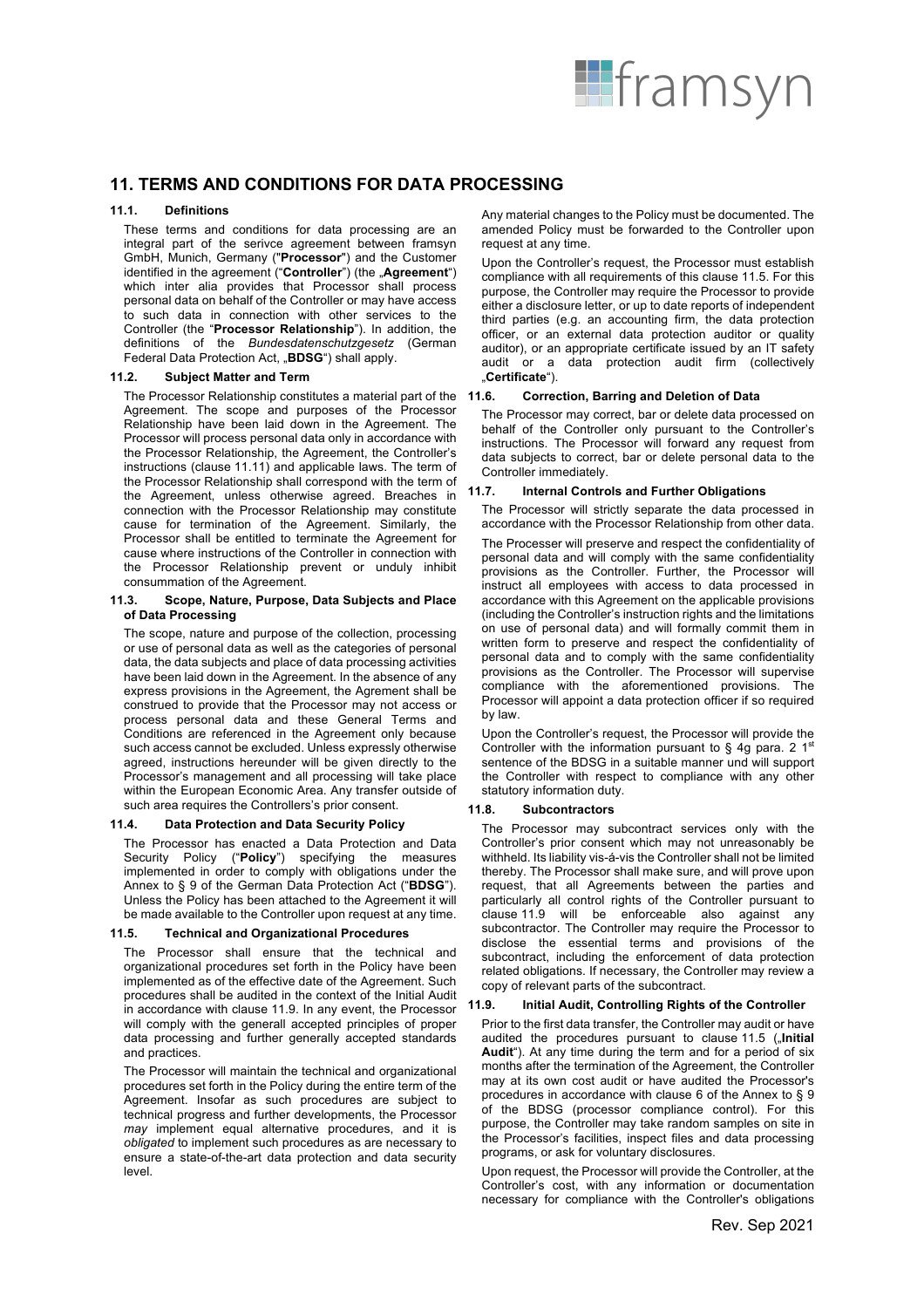

under clause 6 of the Annex to § 9 of the BDSG (processor compliance control). The Processor shall further enable the Controller, at the Controller's cost, to ascertain that the Processor has implemented the required technical and organizational procedures pursuant to clause 11.5. For this purpose, the Processor may, with respect to measures which are not limited to the Processor Relationship with the specific Controller, at its option submit a Certificate.

The Controller shall compensate Processor's costs and efforts in connection with audits according to this clause 11.9.

### **11.10. Notification in case of Non-Compliance by the Processor**

The Processor will notify the Controller immediately in case there are grounds that indicate a potential violation of obligations with respect to the Processor Relationship or of statutory provisions on the protection of personal data. This shall apply particularly in case of loss of personal data or unauthorized transfer or disclosure of personal data pursuant to § 42a of the BDSG. Such obligation shall apply accordingly also in case of substantial interruptions or disruptions of operations.

### **11.11. Right of Instruction**

The Controller reserves the right to instruct the Processor on the nature, scope and procedures of processing personal data. The Controller will promptly confirm any oral instructions in writing or by email.

The Processor may not use personal data for purposes other than those stipulated in the Agreement. Such data may not be transferred or made accessible to third parties. The Processor will not make copies of the data without the Controller's consent, except backup copies that are necessary to ensure the adequate and proper data processing, and except data that are necessary to comply with statutory document retention duties. Such data are to be barred for other uses. The Processor may provide information to third parties or data subjects only with the Controller's prior consent.

The Processor will notify the Controller immediately where, in the Processor's opinion, an instruction violates data protection laws. In such case, the Processor may suspend compliance with an instruction pending final confirmation or amendment of the instruction by the Controller.

### **11.12. Deletion of Data and Return of Data Carriers**

Upon the Controller's request, and in any event upon termination of the Agreement, the Processor will return all documents, all results of the use and/or processing of data and all data as well as all testing and waste materials in connection with this Agreement (collectively the "**Records**"). With the Controller´s prior consent, the Processor may destroy such Records instead. Upon request, the Processor will provide the Controller with a protocol on the destruction process. The Procssor shall have no right of retention with respect to any Records.

Documentation evidencing compliance with this Agreement, proper data processing rules or with statutory data retention duties, shall be preserved by the Processor after the termination of this Agreement in accordance with applicable statutory document retention provisions. The Processor may return such documentation to the Controller. In any event, such documenation must be barred for other uses.

### **11.13. Business and Trade Secrets**

In order to protect its own business and trade secrets and other confidential information, the Processor may require that information, audits and the submission or review of documents under the Processor Relationship and these General Terms and Conditions are limited in scope to what is strictly necessary to establish compliance of the Processor with its obligations hereunder and/or only implemented through an independent third party to be retained by the Controller who is under an express obligation to disclose to the Controller only such information as is strictly necessary to

establish compliance of the Processor with its obligations hereunder.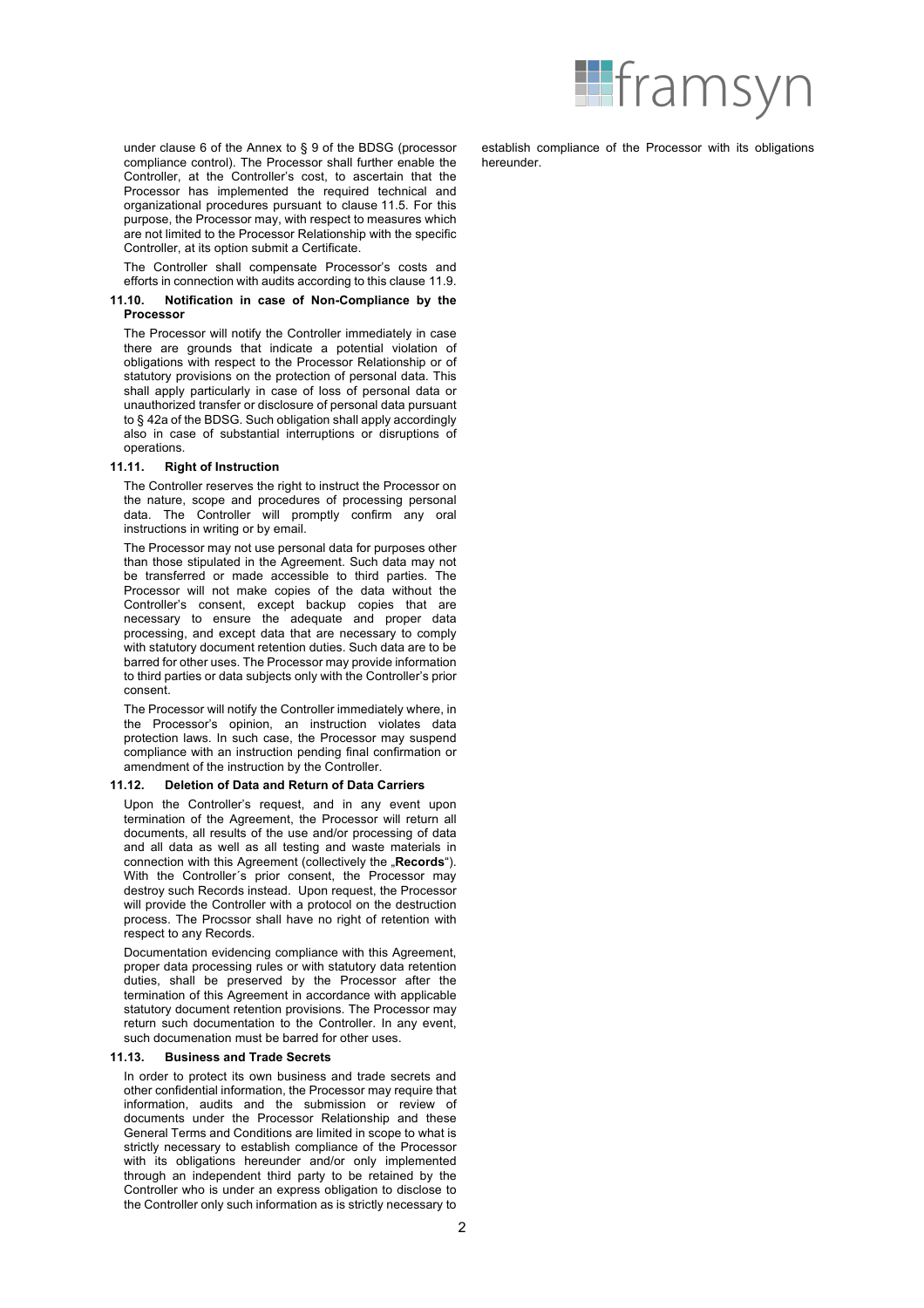

## **12. SECURITY STANDARDS**

### **12.1 Facilities Admission Control**

Measures to prevent unauthorized persons from entering facilities where personal data are processed:

*Data are maintained in facilities where electronic security cards are required for employees to enter. In addition, servers are located in locked rooms accessible only to specially authorized employees with appropriate security clearance.*

## **12.2 Hardware Access Control**

Measures to prevent unauthorized persons from accessing or using hardware used to process personal data:

*Network access is restricted by password at multiple levels. Access to data is password-protected and available only to a highly restricted group of people with a functional requirement to have access to this data.*

### **12.3 Limited Access Rights**

Measures to restrict the access to personal data to authorized personnel:

*Network access is restricted by password at multiple levels. Access to data is password*protected and available only to a highly restricted group of people with a functional *requirement to have access to this data.*

## **12.4 Transmission Control**

Measures to (i) make sure that personal data cannot be accessed or processed by unauthorized persons during transmission and (ii) protocol of the recipients of personal data:

*All transmitted data are transmitted by SSL/VN - encrypted at the source into a password protected access file. Password protected firewalls ensure that only authorized users can access group wide area and local area networks.*

### **12.5 Processing Protocols**

Measures to protocol the processing of personal data and the identity of the processor: